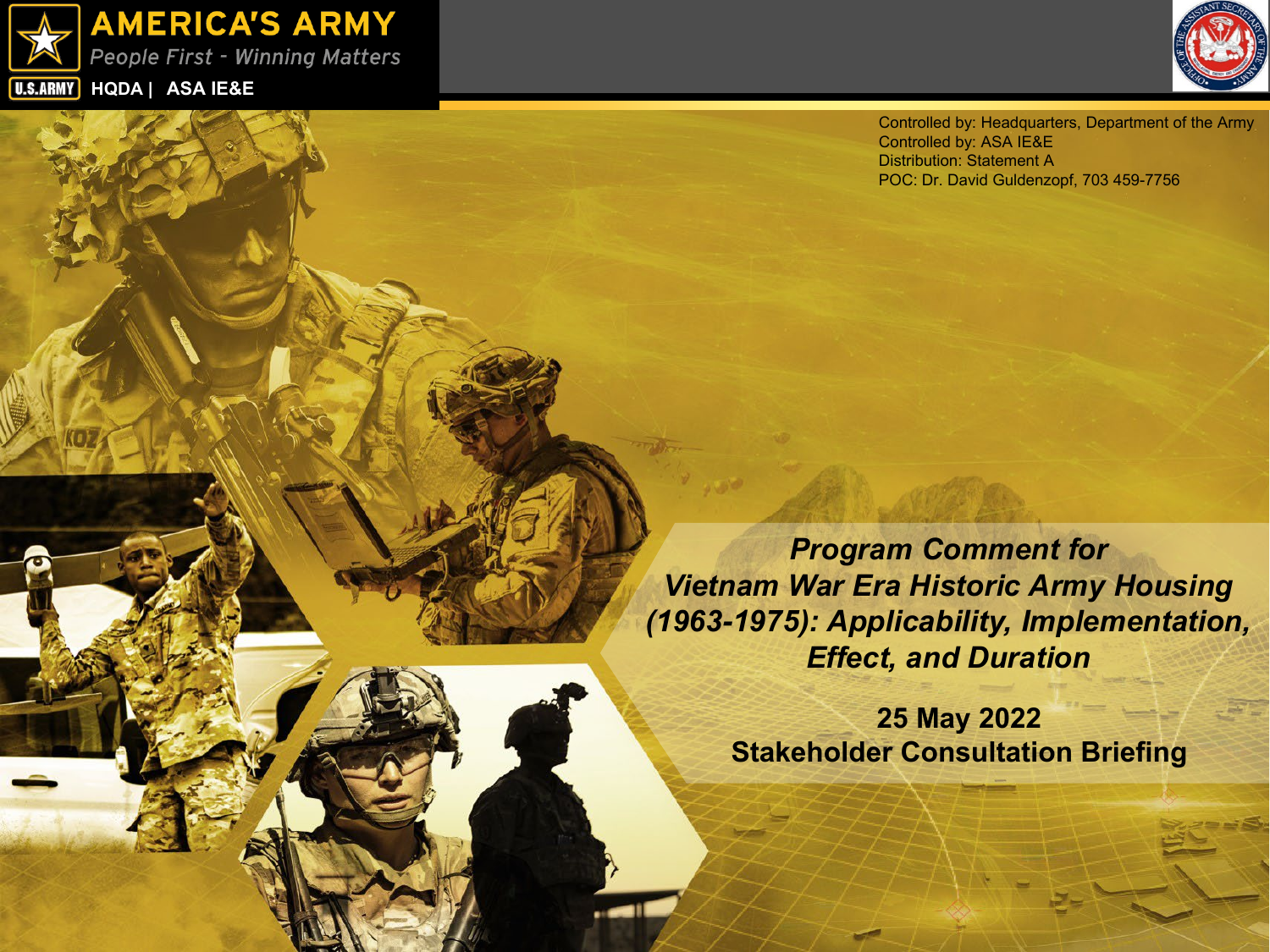



#### **PROGRAM COMMENT FOR ARMY VIETNAM WAR ERA HISTORIC HOUSING, ASSOCIATED BUILDINGS AND STRUCTURES, AND LANDSCAPE FEATURES\***

BRIEFING AGENDA FOR 25 MAY 2022:

- INTRODUCTION
- PROGRAM COMMENT APPI ICABILITY
- PUBLIC COMMENT ON IMPLEMENTATION OF THE PROGRAM COMMENT
- PROGRAM COMMENT IMPLEMENTATION
- PROGRAM COMMENT EFFECT AND DURATION
- BACK-UP INFORMATION

<sup>\*</sup>Additional information on Department of the Army Historic Preservation and Cultural Resources, and the *Army Cultural Resources Story Map*: <https://www.denix.osd.mil/army-cr/home/>

<sup>\*</sup>Additional information on the Program Comment for Vietnam War Era Historic Army Housing: <https://www.denix.osd.mil/Army-vwehh-pc>.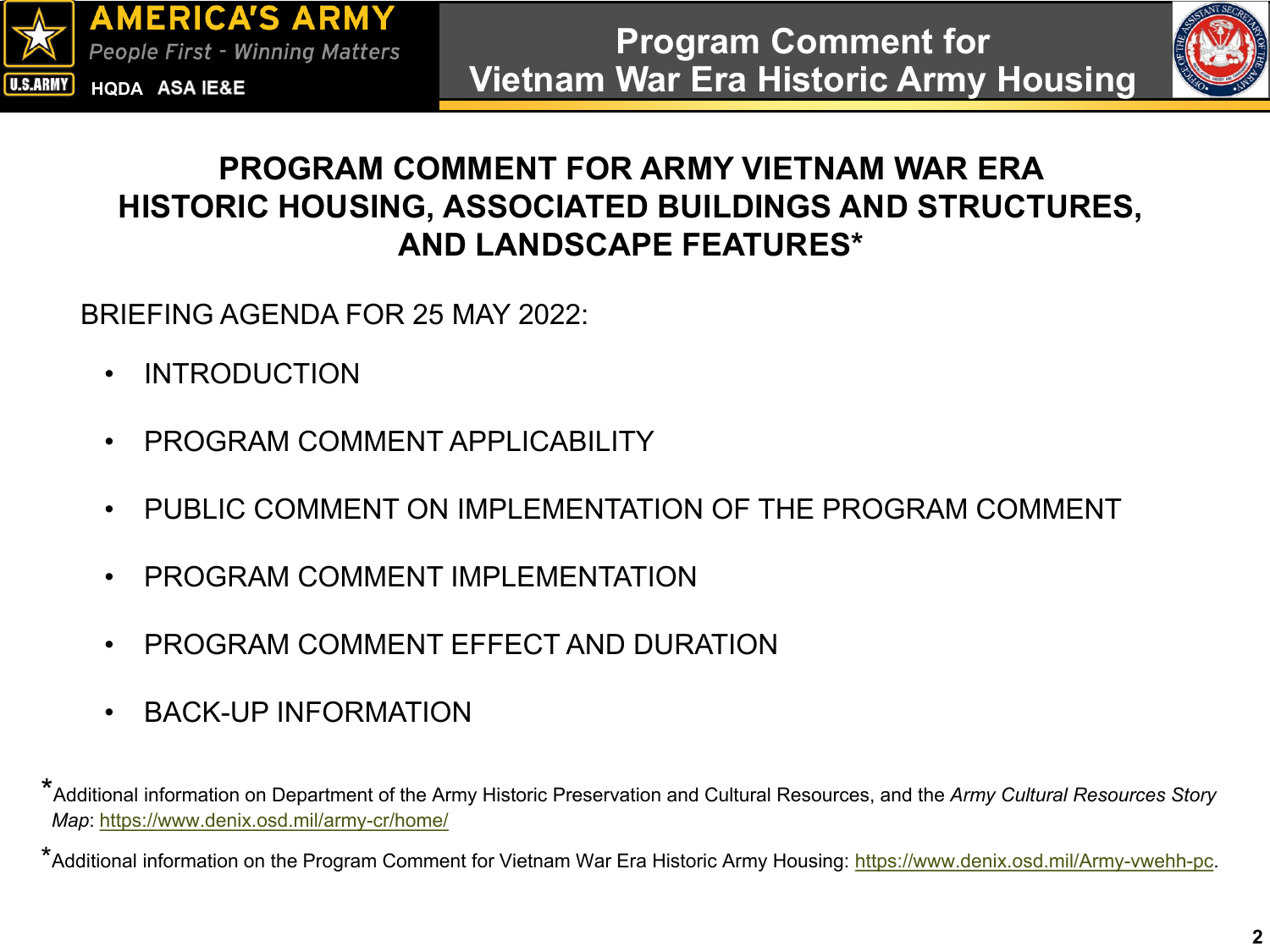



# **INTRODUCTION**

The language for Applicability, Implementation, and Effect And Duration proposed in the Program Comment Plan for Vietnam Era Historic Army Housing (1963-1975) is based on the precedent sent for those actions by the ACHP membership in their approval and issuance of the Program Comment for Army Inter-War Era Housing (1919-1940).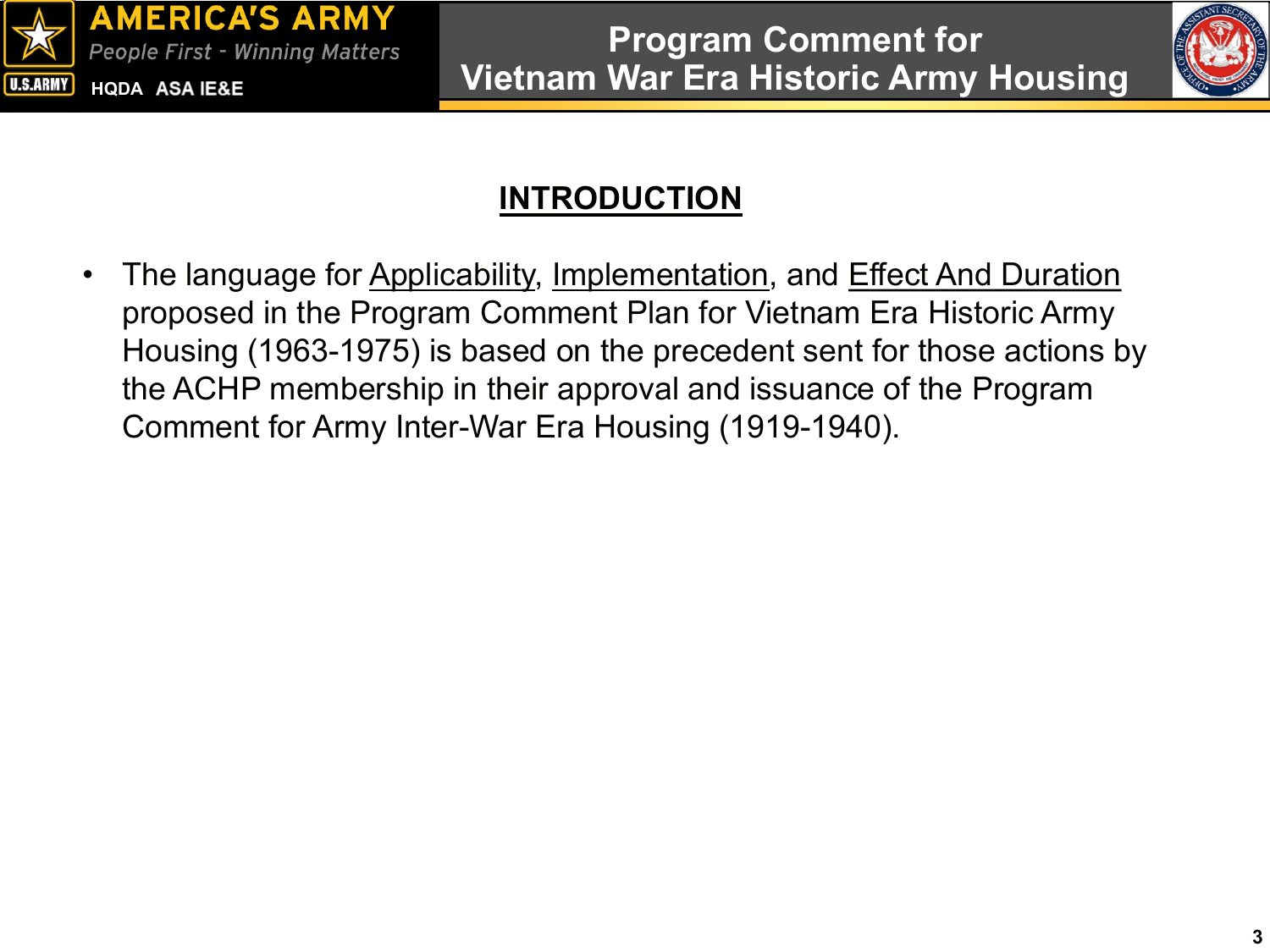



# **PROGRAM COMMENT APPLICABILITY**

- The proposed Program Comment would apply to all privatized and non-privatized Army Vietnam War era housing, associated buildings and structures, and landscape features.
- There are no Army Vietnam War era historic housing, associated buildings and structures, and landscape features that have been determined to be National Historic Landmarks (NHL), or that are believed to qualify for NHL designation.
- Exceptions to applicability of the proposed Program Comment:
	- o The proposed Program Comment would not apply to Vietnam War era housing at Fort Meade MD. The historic housing at Fort Meade is subject to a Deed of Easement dated 27 March 2003, between Mead Communities LLC and the Maryland Historical Trust. The Fort Meade Deed of Easement will continue to operate in accordance with applicable state and local laws. The Fort Meade has the only Army historic housing subject to a Deed of Easement.
	- o The proposed Program Comment would not apply to Vietnam War Era housing that was 50 years old or older at the time of a prior NRHP evaluation at the installation level, was evaluated under National Register evaluation criteria 36 CFR 60.4(a)-(d) and determined to be not eligible for the NRHP with SHPO concurrence. As such, the Program Comment will not apply to those properties since no further NHPA compliance requirements apply to those properties. **There are no know situations of this instance.**
	- o The proposed Program Comment would not apply when management actions may cause damage, physical destruction, or change in the physical features of all or any part of the following: NRHP eligible archeological sites and properties of traditional religious and cultural importance to Federally-recognized Indian tribes or Native Hawaiian Organizations; human remains and cultural items including funerary objects, sacred objects, and objects of cultural patrimony as defined in the Native American Graves Protection and Repatriation Act; and Indian Sacred Sites as defined in Executive Order 13007.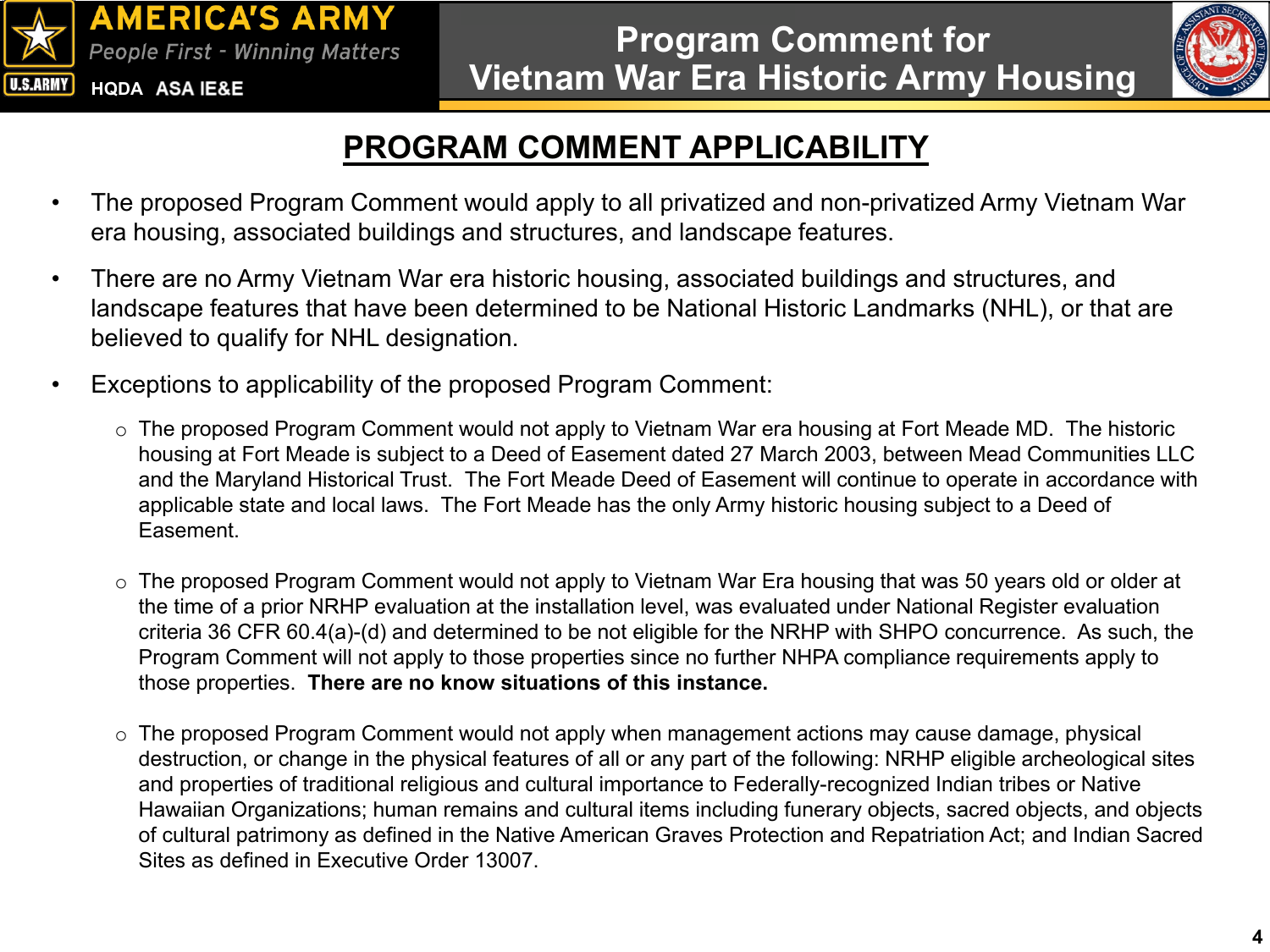



#### **PUBLIC COMMENT ON IMPLEMENTATION OF THE PROGRAM COMMENT**

- The Army initiated public participation, in accordance with 36 CFR 800.14(e)(2), in its development of the Program Comment by publication of a Notice of Intent (NOA) in the Federal Register on 15 November 2021.
- The Federal Register NOA (86 FR 63003) informed the public of the Army's intention to seek a Program Comment for Vietnam War Era housing from the ACHP and provided a draft Army Program Comment Plan, dated 8 November 2021, for a 30-day public review and comment period.
- Some public commenters indicated that they believe the Program Comment should not be implemented in a manner that voids existing installation-level NHPA Section 106 agreements.
- The Final Program Comment Plan addresses the effect of the Program Comment on existing Section 106 agreement documents in Section XII, Implementation of the Program Comment, and it is further discussed herein.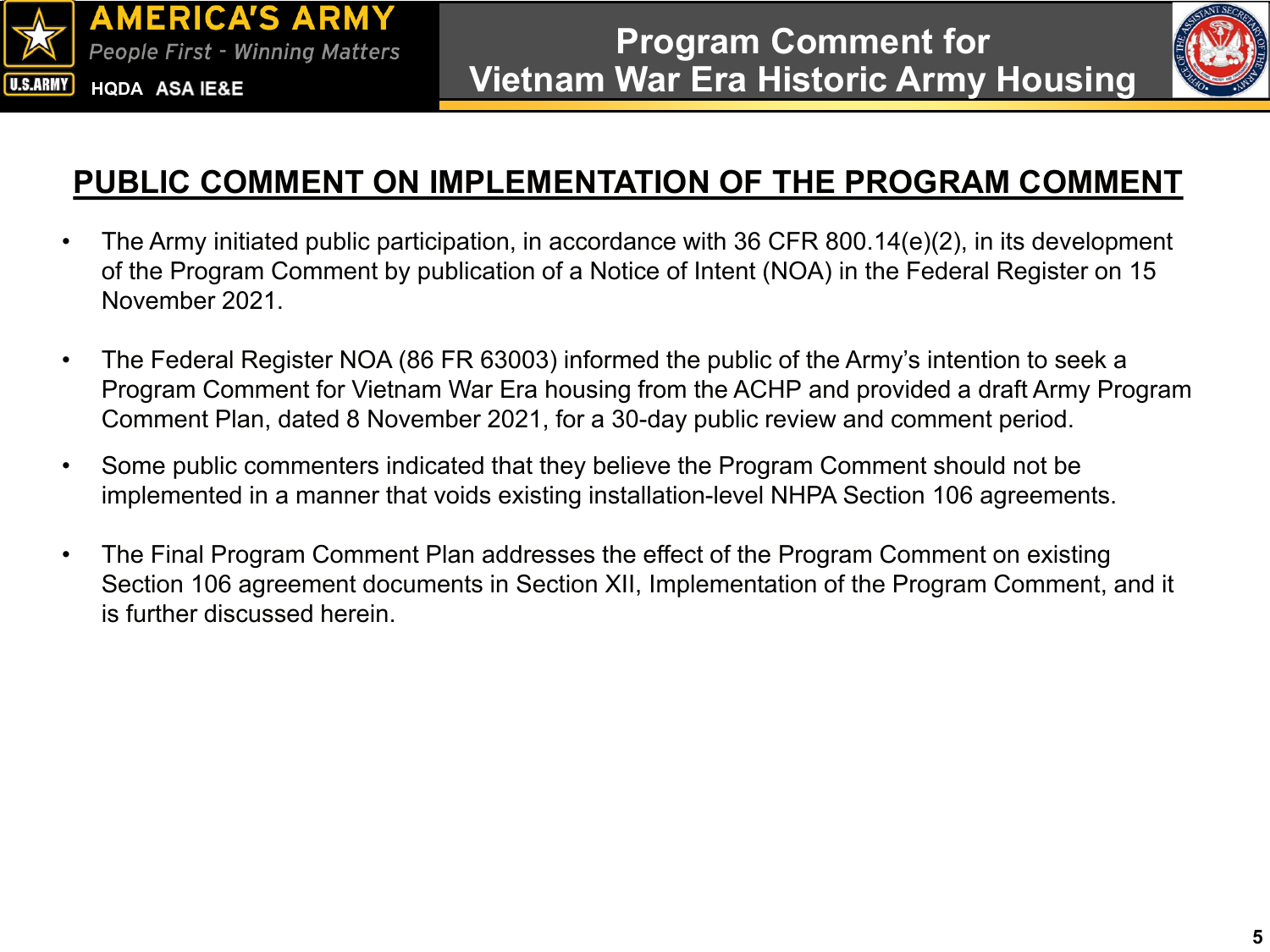



#### **PROGRAM COMMENT IMPLEMENTATION**

- To clarify Program Comment implementation in general as established by the ACHP, all existing Section 106 agreements remain in place, none are not voided or canceled by Program Comments.
- Program Comment requirements simply stand in place of the requirements in existing agreements for the specific historic properties that are subject to the Program Comment.
- All existing agreements remain in effect and all other undertakings, property types, and requirements addressed in existing agreements remain under the terms of those agreements
- The Army's approach to implementation of the proposed Program Comment for Vietnam War era housing is based on this established ACHP precedent, the language is virtually identical to the implementation statement approved and adopted by the ACHP in the Army's Program Comment for Inter-War Era housing.
- This implementation statement was established after ACHP Office of General Council review of the statement for the Program Comment for Army Inter-War Era housing.
- The statement is in accordance with the effect of Program Comments as stated in 36 CFR 800.14(e), and the ACHP's Program Comment guidance.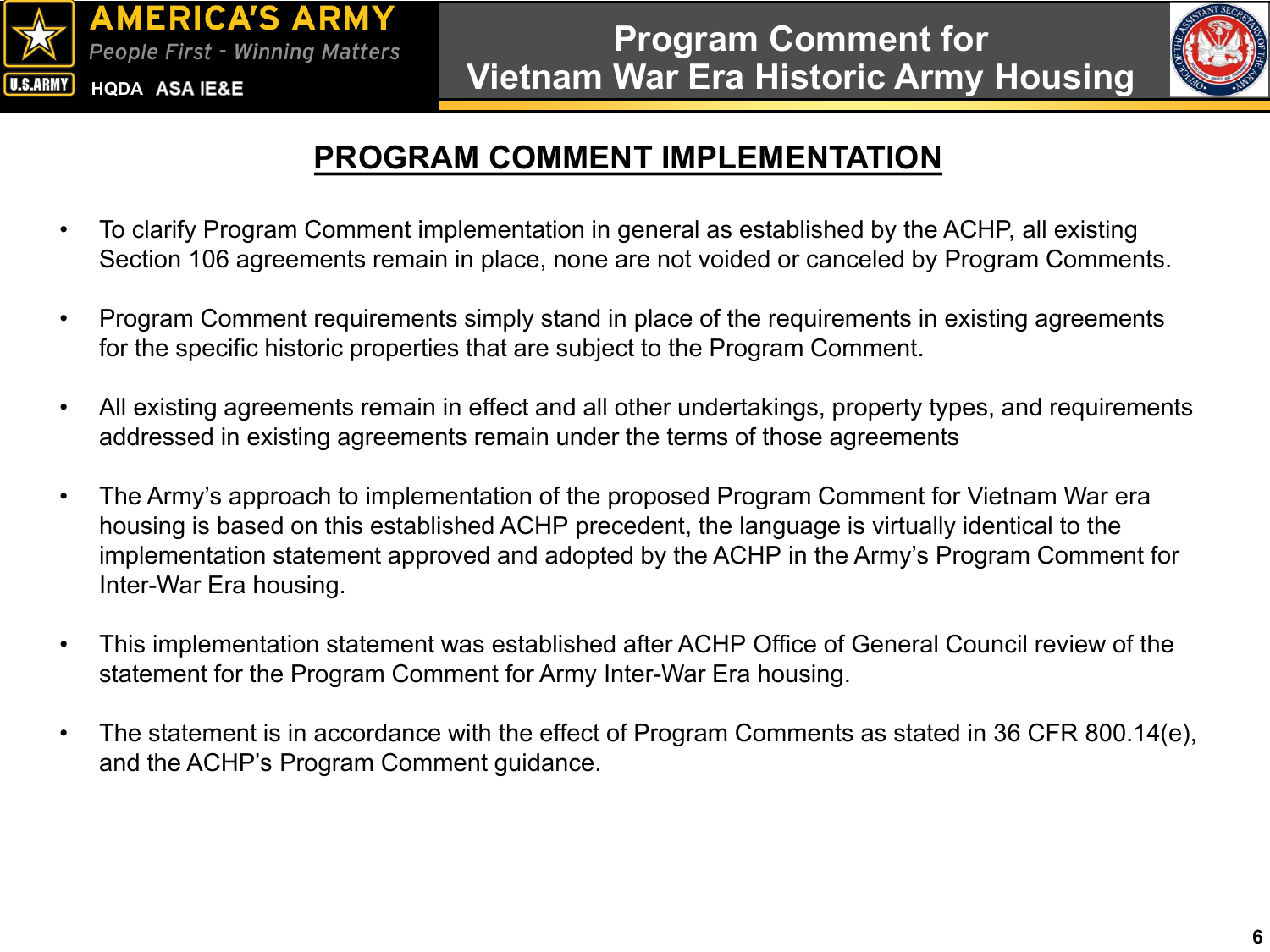



# **PROGRAM COMMENT IMPLEMENTATION (cont.)**

- The proposed Program Comment would be implemented at all Army installations with privatized and non-privatized Vietnam War era housing, in consideration of relevant specific exceptions to its applicability.
- The Army would implement the proposed Program Comment in lieu of conducting individual project reviews under 36 CFR 800.4 - 800.6.
- The Program Comment would supersede and replace requirements for Army Vietnam War era housing, associated buildings and structures, and landscape features in Army Programmatic Agreements (PAs) and Memoranda of Agreement (MOAs).
- The Army would implement the proposed Program Comment in lieu of PA or MOA requirements and procedures previously applicable to Army Vietnam War Era housing, associated buildings and structures, and landscape features.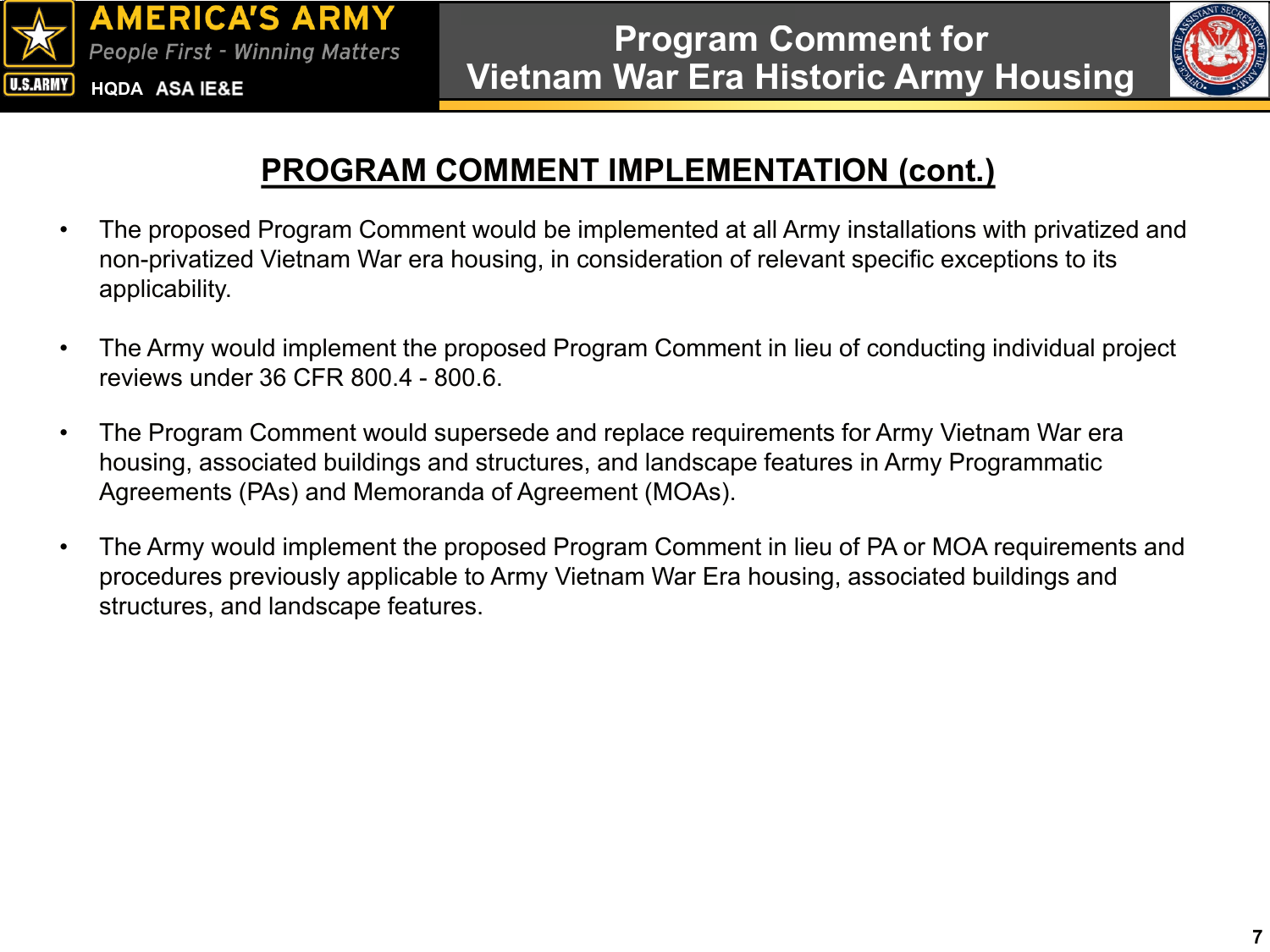



## **PROGRAM COMMENT IMPLEMENTATION (cont.)**

- The Army would not implement any further historic property identification, evaluation, documentation, or mitigation efforts in connection with the management actions covered by the proposed Program Comment, other than those that are specified in the Program Comment.
	- o The Army's Vietnam War era housing is adequately identified, evaluated, and documented by existing information and by information that will be developed under the Program Comment mitigation measures.
	- o Army Vietnam War era housing areas are the equivalent of urban / suburban housing development tracts in the civilian sector. As such, there is significant prior ground disturbance in Vietnam War era housing areas resulting from the construction the housing including overall grading of the entire neighborhood development sites, housing construction, construction of associated buildings and structures, road and sidewalk construction, installation of above and below ground utilities, landscaping, construction of recreational structures, and subsequent ground disturbing actions that have occurred after the original construction.
	- o Such areas of extensive ground disturbance associated with housing tract development are generally considered to have a low probability for the presence of NRHP eligible archeological properties, and no further efforts to identify archeological properties within Vietnam War era neighborhoods will be conducted in connection with the implementation of Program Comment management actions other than those specified in the Program Comment as follows:
	- o If any currently known NRHP eligible archeological properties in Vietnam War era neighborhoods are adversely affected by Program Comment management actions, those effects will be addressed following the procedures in 36 CFR 800.4 - 800.7, or by following procedures in an applicable installation Programmatic Agreement. The unanticipated discovery of NRHP eligible archeological properties or human remains during the implementation of management actions for Vietnam War era housing will be addressed following the procedures in 36 CFR 800.4 - 800.7, or by following procedures in an applicable installation Programmatic Agreement, and / or by following the compliance procedures of the Native American Graves Protection and Repatriation Act, as appropriate.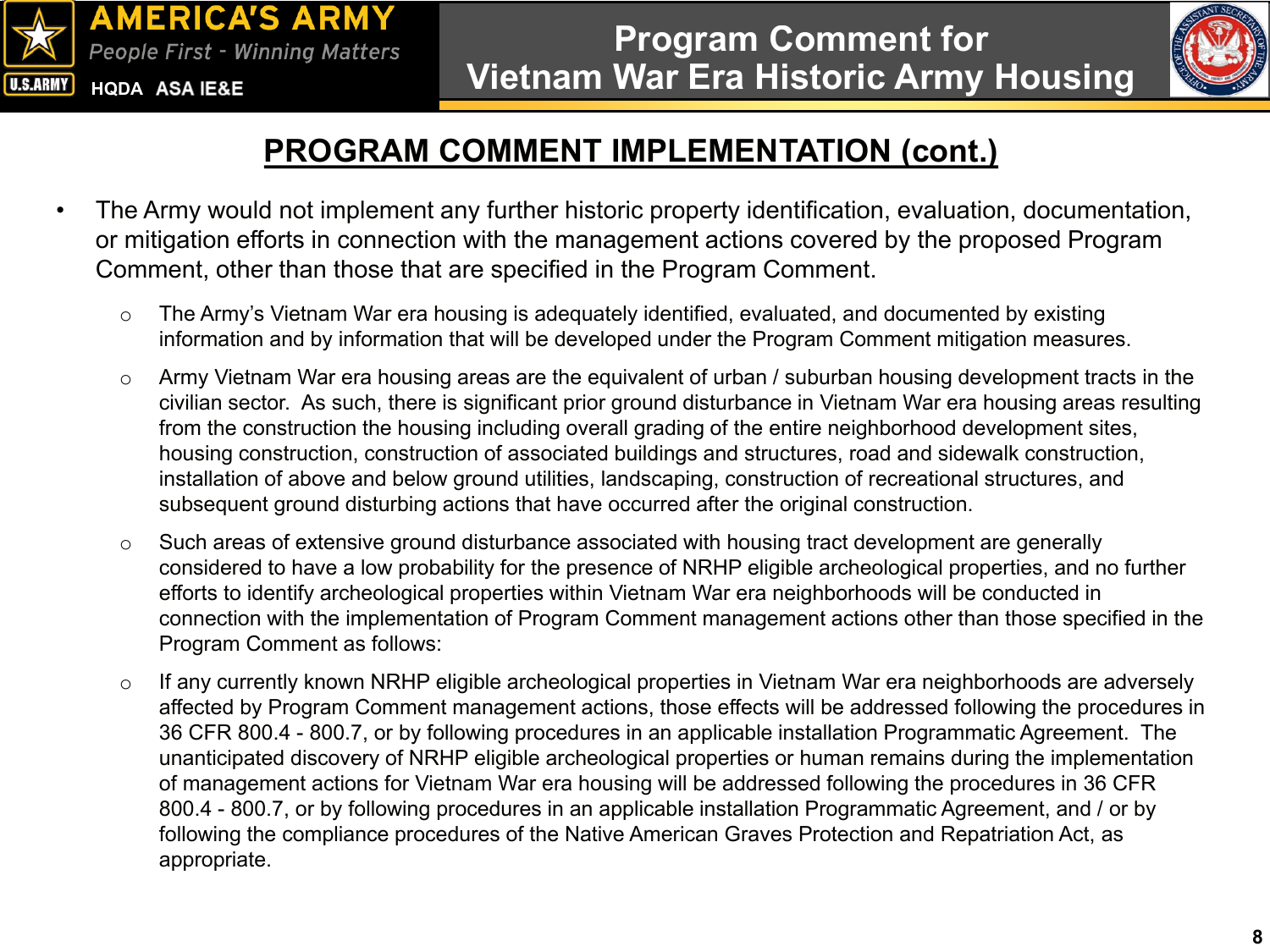



# **PROGRAM COMMENT EFFECT AND DURATION**

#### EFFECT

- The effect of the Program Comment is to provide the Army compliance with the NHPA 54 USC 306108 (Section 106) for the repetitive management actions occurring on this large inventory of similar property types by means of the alternative program procedures under 36 CFR 800.14(e), in lieu of conducting individual project reviews under 36 CFR 800.4 through 800.6.
- By following to the terms of the proposed Program Comment, the Army meets its responsibilities for compliance with Section 106 for management actions associated with Vietnam War era housing, associated buildings and structures, and landscape features.

#### DURATION

- As stated in 36 CFR 800.1, one of the primary purposes of the Section 106 process is to accommodate historic preservation concerns with the needs of Federal agencies. Historic preservation concerns are often most effectively addressed when they are integrated and synchronized with the needs of ongoing Federal agency business management processes.
- Over 99% of Army's Vietnam War era housing is privatized. The Army's Program Comment Plan for Army Vietnam War era housing proposes the Program Comment remain in effect through 2055 to integrate and synchronize the Program Comment with the ongoing business management process in place for this privatized Army housing.
- The proposed effective period through 2055 synchronizes with the term of the ground leases executed between the Army and the Army's privatized housing partners under our housing privatization program.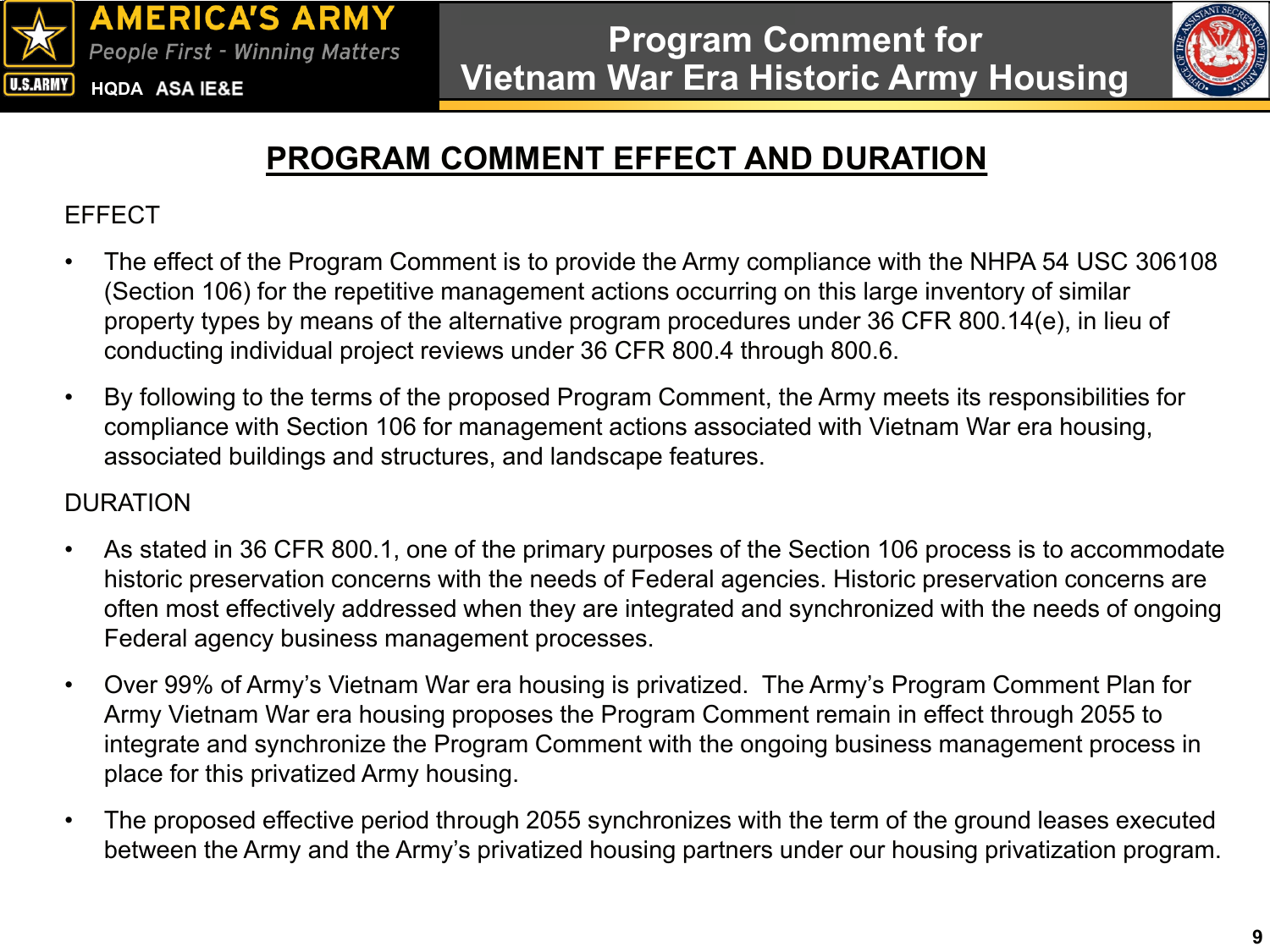



## **PROGRAM COMMENT EFFECT AND DURATION (cont.)**

- The proposed 2055 duration for the Program Comment for Vietnam War era housing is also based on the precedent set by the ACHP membership in their approval of the Program Comment for Army Inter-War era housing.
- The ACHP membership approved the same term (through 2055) for the Program Comment for Army Inter-War era housing for the same reason, to synchronize with the term of the existing ground leases for that privatized housing and integrate Section 106 with the business management requirements for the housing. Upon termination of the ground lease, ownership of all privatized housing and improvements located within the boundaries of the ground lease is automatically conveyed back to the Army.
- The Program Comment is proposed to remain in effect through 2055 unless, prior to that time, the Army determines that such comments are no longer needed and notifies the ACHP in writing, or the ACHP withdraws the Program Comment in accordance with 36 CFR 800.14(e)(6).
- The ACHP has the existing unilateral authority provided by 36 CFR 800.14(e)(6) to withdraw Program Comments at any time, and that authority can be used to address any concerns that may arise during Program Comment implementation.
- Following such withdrawal, the Army would be required to comply with Section 106 through the process in 36 CFR 800.4 - 800.7, or an applicable program alternative under 36 CFR 800.14, for each individual undertaking formerly covered by this Program Comment.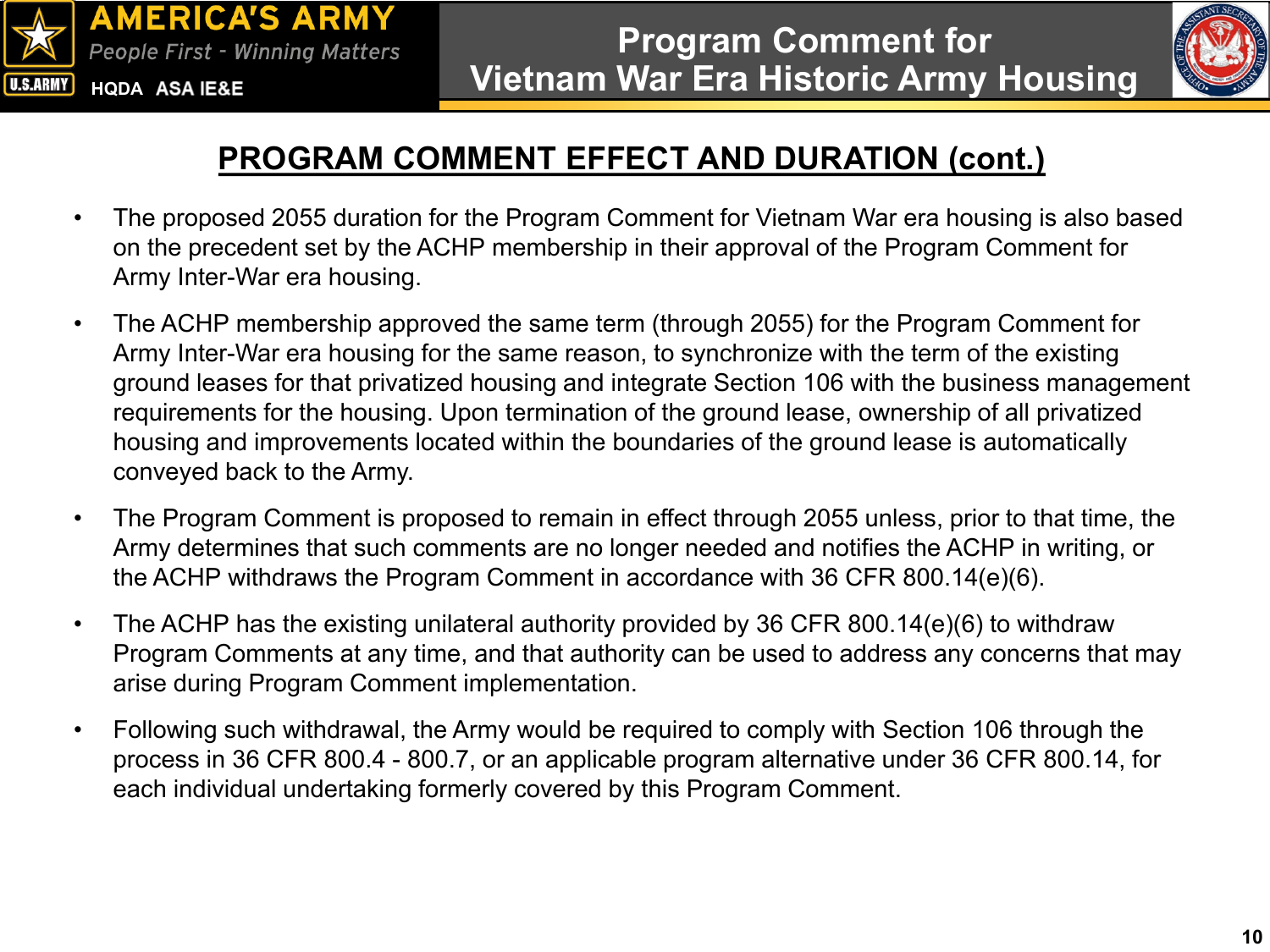



# **BACK-UP INFORMATION**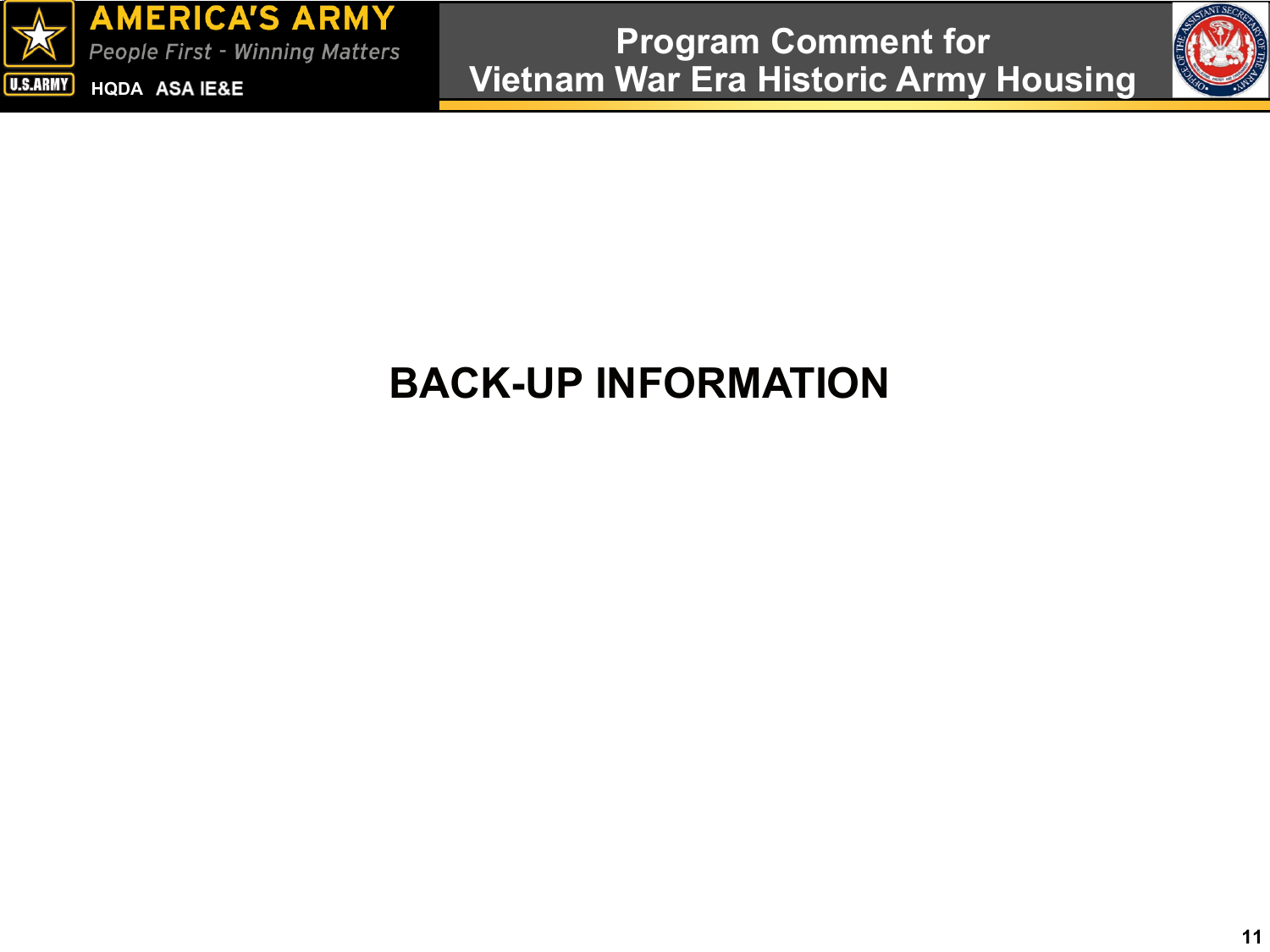



# **GOAL AND OBJECTIVE OF THE PROGRAM COMMENT**

• GOAL:

The Army's goal for the Program Comment is to obtain programmatic compliance with NHPA 54 USC 306108 for the repetitive management actions occurring on this large inventory of similar property types by means of the program alternative procedure under 36 CFR 800.14(e), in lieu of conducting individual project reviews under 36 CFR 800.4 through 800.7.

• OBJECTIVE:

The objective of the Program Comment is to achieve the goal in a manner that provides the appropriate balance between historic preservation of the housing and the efficient, consistent and cost-effective management of the housing in order to improve of the quality of life, health, and safety of the Army families living in Vietnam War era housing.

• The goal and objective will be met by the ACHP's adoption of the Program Comment, and the Army's implementation of the Program Comment mitigation measures and management actions.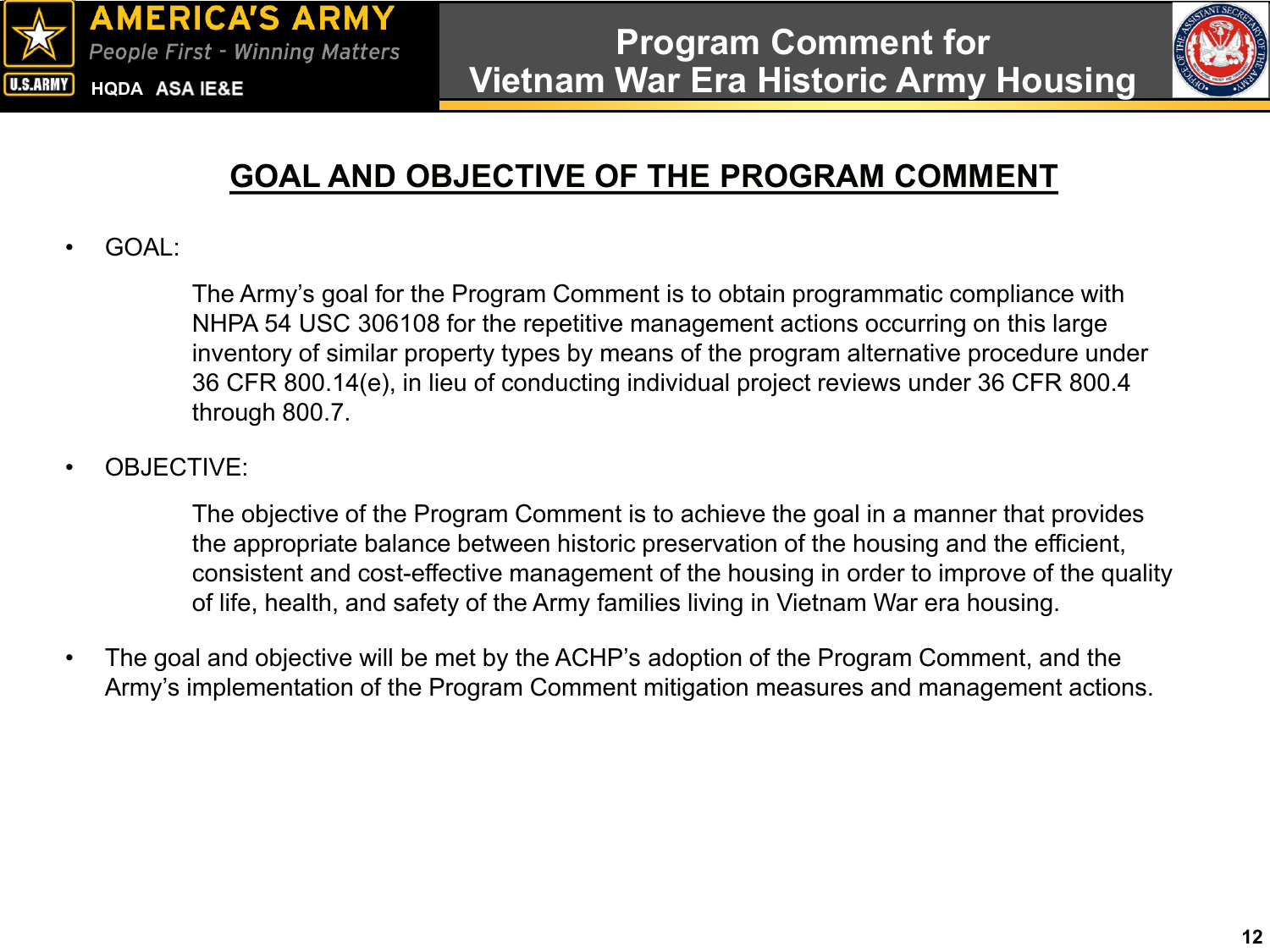



#### **ARMY VIETNAM WAR ERA HOUSING PROPERTY TYPE DISTRIBUTION**